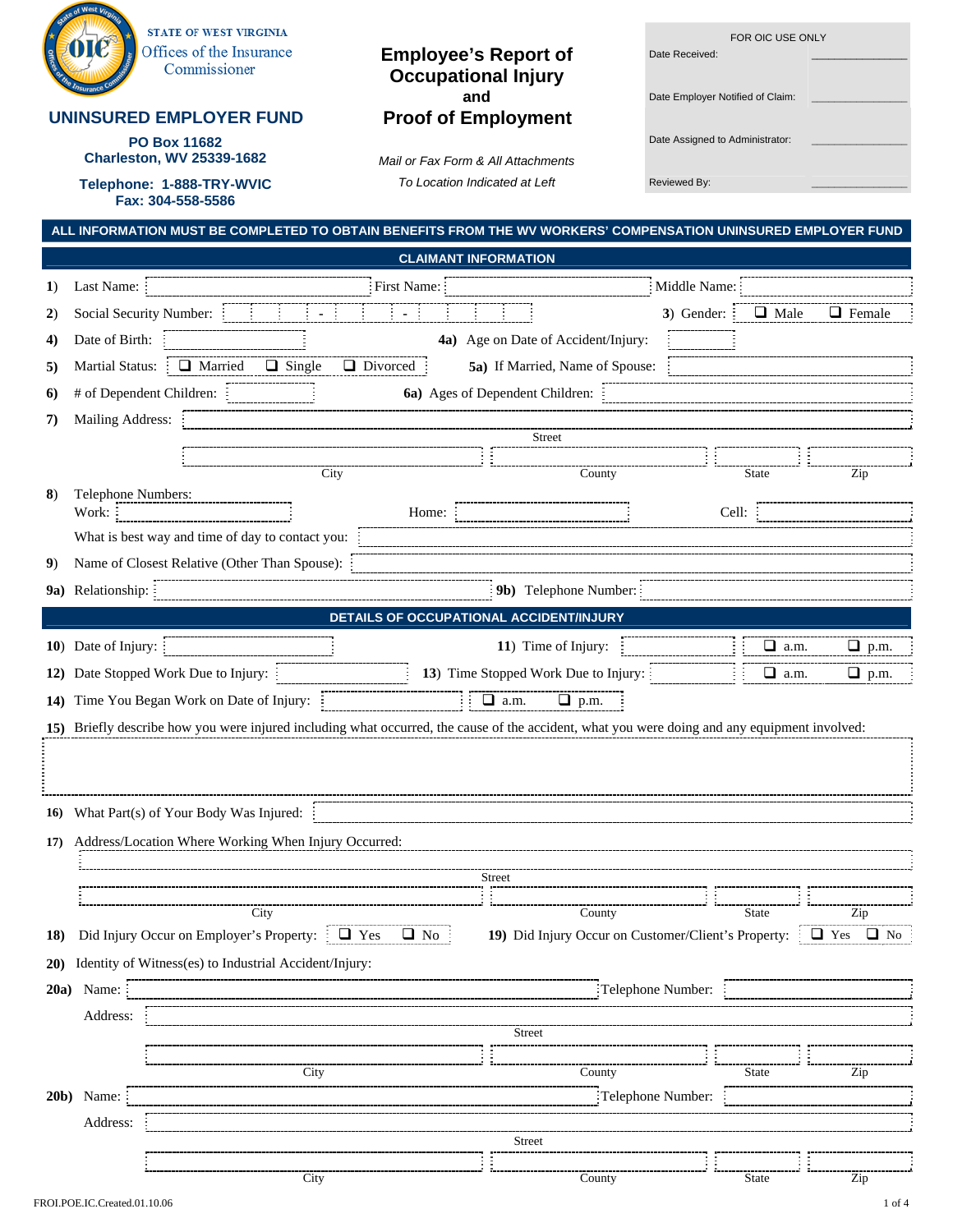|             | DETAILS OF OCCUPATIONAL ACCIDENT/INJURY, CONTINUED                                                                                                                                               |
|-------------|--------------------------------------------------------------------------------------------------------------------------------------------------------------------------------------------------|
| 21)         | Have You Filed Previous Workers' Compensation Claims While Working for This Employer:<br>$\Box$ Yes<br>$\Box$ No                                                                                 |
|             | If Yes, Date(s) of Injury:                                                                                                                                                                       |
| 22)         | Have You Filed Other Workers' Compensation Claims With Previous Employers:<br>$\Box$ Yes<br>$\Box$ No                                                                                            |
|             | If Yes, List Name(s) of Previous Employer and Date(s) of Injury:                                                                                                                                 |
|             | Name of Previous Employer<br>Date(s) of Injury                                                                                                                                                   |
|             |                                                                                                                                                                                                  |
|             |                                                                                                                                                                                                  |
|             |                                                                                                                                                                                                  |
|             | INITIAL MEDICAL CONTACT AS RESULT OF ACCIDENT OR INJURY                                                                                                                                          |
| 23)         | Date First Sought Medical Treatment:<br>Time First Sought Medical Treatment:<br>$\frac{1}{2}$ $\Box$ a.m.<br>$\rule{0pt}{0pt}$ p.m.                                                              |
| 24)         | Name of Hospital, Physician, Clinic or Other Medical Facility Initially Consulted: :                                                                                                             |
|             | Address Where Treated:                                                                                                                                                                           |
|             |                                                                                                                                                                                                  |
|             | Street                                                                                                                                                                                           |
|             | City<br>County<br>Zip<br><b>State</b>                                                                                                                                                            |
| 25)         | Name of Treating Physician:<br>25a) Telephone Number:                                                                                                                                            |
| 26)         | Were you Hospitalized: $\Box$ Yes<br>$\Box$ No $\vdots$<br>If Yes, Name of Hospital:                                                                                                             |
|             |                                                                                                                                                                                                  |
| 27)         | Did a Physician Tell You How Long You Might Be Off Work: $\frac{1}{2}$ Yes<br>$\Box$ No $\vdots$<br>If Yes, How Long:<br>Days                                                                    |
|             | If No, Do You Anticipate Being Off Work More Than Four (4) Days:<br>$\Box$ Yes<br>$\Box$ No                                                                                                      |
|             | <b>PROOF OF EMPLOYMENT</b>                                                                                                                                                                       |
| 28)         | 29) Name of Supervisor:<br>Name of Employer:                                                                                                                                                     |
| <b>30</b> ) | Employer's FEIN (From Your Pay Stub or W-2):<br>31) Date of Hire:                                                                                                                                |
| 32)         | Name of Person That Hired You:<br>33) City, State Where You Were Hired:<br><u> 1980 - Johann Barbara, martin amerikan basal dan berasal dalam basal dalam basal dalam basal dalam basal dala</u> |
| 34)         | Employer's Address:                                                                                                                                                                              |
|             |                                                                                                                                                                                                  |
|             | Street                                                                                                                                                                                           |
|             | <b>State</b><br>City<br>County<br>Zip                                                                                                                                                            |
| 35)         | Employer's Telephone:                                                                                                                                                                            |
| 36)         | Employment Status: $\Box$ Full Time<br><b>Q</b> Part Time<br>$\Box$ Temporary<br>$\Box$ Volunteer<br>$\Box$ Leased<br>$\Box$ Sporadic<br>$\Box$ Other                                            |
|             | If Employment is Part Time, How Many Hours Do You Normally Work Per Week:                                                                                                                        |
| 37)         | Frequency and Rate of Pay (Indicate Below How Often You Are Paid, Gross Amount Paid, and How Paid:                                                                                               |
|             | <b>Indicate How Paid</b>                                                                                                                                                                         |
|             | Frequency<br>Rate of Pay Per Hour<br>Cash, Check, Money Order,<br>Gross Wages<br>At<br>(Check All That Applies)<br>(If Applicable)<br>Direct Deposit, ATM Card,                                  |
|             | Other (Must Specify)<br>$\Box$ I Get Paid Daily<br>- \$<br>$^{\copyright}$<br>\$                                                                                                                 |
|             | $\frac{1}{2}$ \$<br>$\Box$ I Get Paid Weekly<br>\$<br>$\omega$                                                                                                                                   |
|             | $\frac{1}{2}$ \$<br>$\Box$ I Get Paid Every 2 Weeks<br>\$<br>$\omega$                                                                                                                            |
|             | $\frac{1}{2}$<br>$\Box$ I Get Paid Monthly<br>\$<br>$\omega$                                                                                                                                     |
|             | $\Box$ : I Get Paid in Draws<br>$^{\omega}$<br>\$<br>$\Box$ : I Get Paid Upon Completion of a Job<br>$^{\omega}$<br>S                                                                            |
|             | $\Box$ : I Get Paid on Commission<br>$^{\omega}$<br>S                                                                                                                                            |
|             | $\Box$ I Get Paid by Unit of Work Completed<br>$^{\copyright}$<br>S                                                                                                                              |
|             | $^\text{\textregistered}$<br>\$<br>\$<br>$\cdot$ Other<br>ப                                                                                                                                      |
| 38)         | Proof of Employment (MUST BE ATTACHED):<br>□ Job Contract<br>$\Box$ Pay Stub<br>$\Box$ Employment Contract<br>$\Box$ Other                                                                       |
| 39)         | How Long Have You Worked For This Employer:<br>40) Normal Number of Hours Worked Per Day:                                                                                                        |
| 41)         | Normal Start / Stop Time:<br>Start<br>$\Box$ a.m.<br>$\Box$ a.m.<br>$\Box$ p.m.<br>u.<br>Stop<br>p.m.                                                                                            |
| 42)         | Circle Normal Work Days:<br>Mon<br>Thurs<br>Tues<br>Wed<br>Fri<br>Sat<br>Sun                                                                                                                     |
| 43)         | Job Title/Position Description:                                                                                                                                                                  |
|             |                                                                                                                                                                                                  |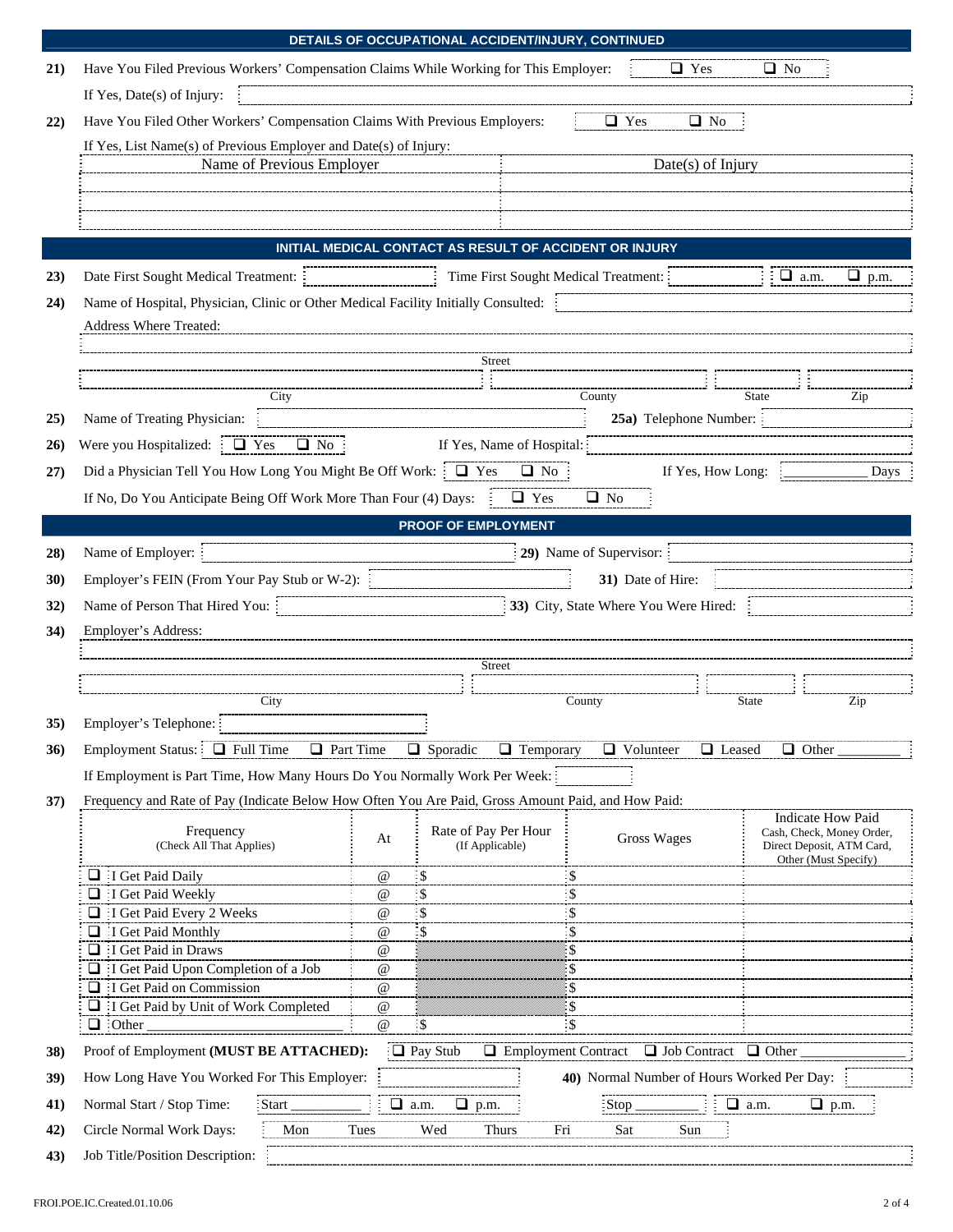| 44). | Does Employer Have Return to Work Program: $\Box$ Yes                                                                                   | 45) Does Employer Offer Alternate/Modified Work: $\Box$ Yes<br>$\Box$ No: | $\Box$ No    |
|------|-----------------------------------------------------------------------------------------------------------------------------------------|---------------------------------------------------------------------------|--------------|
|      |                                                                                                                                         | PROOF OF EMPLOYMENT, CONTINUED                                            |              |
| 46)  | Are You Related to Any of the Owners: $\Box$ Yes $\Box$ No                                                                              | <b>47</b> ) Do you Own or Partially Own the Business: $\Box$ Yes          | $\Box$ No    |
| 46a) | If Yes, Identify Relationship (i.e., Brother, Sister-in-Law, Father ):                                                                  | $% \overline{a}$ of                                                       |              |
| 48)  | Were You Sub-Contracted to Perform Work or Provide Service for this Employer: $\Box$ Yes                                                | $\Box$ No                                                                 |              |
| 49)  | Do You Have Business License, Certificate or Permit Required to Perform Work in WV (i.e., Contractors License, Nursing License): [□ Yes |                                                                           | $\Box$ No    |
|      | If Yes, Type and ID Number:                                                                                                             |                                                                           |              |
| 50)  | Name of Previous Employer:                                                                                                              | Dates Employed:                                                           | To:          |
|      |                                                                                                                                         | <b>IDENTITY OF EMPLOYER</b>                                               |              |
| 51)  | List Any "Trading As" or "Doing Business As" Names Used By This Employer:                                                               |                                                                           |              |
| 52)  | List the Names of Any and All Other Businesses Owned or Operated By This Employer:                                                      |                                                                           |              |
| 53)  | List All Known Owner(s), Manager(s), Supervisor(s), By Name, Address and Phone Number:                                                  |                                                                           |              |
|      | Name                                                                                                                                    | Address                                                                   | Phone Number |
|      |                                                                                                                                         |                                                                           |              |
|      |                                                                                                                                         |                                                                           |              |
|      |                                                                                                                                         |                                                                           |              |
|      |                                                                                                                                         |                                                                           |              |
| 54)  | Describe Type of Work Performed by Employer:                                                                                            |                                                                           |              |
| 55)  | Identify Current and Last 2 Customers/Clients for Whom Work Was Performed or Services Provided (If Applicable):                         |                                                                           |              |
|      | <b>Customer Name</b>                                                                                                                    | Customer's Location/Address                                               |              |
|      |                                                                                                                                         |                                                                           |              |
|      |                                                                                                                                         |                                                                           |              |
|      |                                                                                                                                         |                                                                           |              |
| 56)  | Identity of Additional Employees for This Employer:                                                                                     |                                                                           |              |
|      | Name of Additional Employee                                                                                                             | Telephone Number for Additional Employee                                  |              |
|      |                                                                                                                                         |                                                                           |              |
|      |                                                                                                                                         |                                                                           |              |
| 57)  | Were you aware that your employer did not carry mandatory workers' compensation coverage?                                               | $\Box$ No<br>$\Box$ Yes                                                   |              |

## **VERIFICATION AND SIGNATURE**

**I understand that filing a claim for workers' compensation benefits with the West Virginia Workers' Compensation Uninsured Employer Fund assumes the employer identified below is in violation of WV workers' compensation law, which makes it mandatory that every employer as defined by statute provide workers' compensation insurance to its employees. I understand that the assignment of a claim number under the Uninsured Employer Fund does not automatically entitle me or my dependents to benefits. I understand that I have the responsibility to provide proof of employment, and if I am unable to do so, I may not be entitled to benefits with the Uninsured Employer Fund. Further, I agree to cooperate fully with the West Virginia Insurance Commissioner and its agents to identify and locate the alleged uninsured employer identified above. Further, associated with, and I understand it is a felony for knowingly and with fraudulent intent withholding a material fact or making a false statement in order to obtain or increase workers' compensation benefits.** 

**I certify the statements and answers set forth in this application for workers' compensation benefits are true and correct to the best of my knowledge. I am aware of that it is a felony to knowingly and with fraudulent intent withhold a material fact or make a false statement in order to obtain or increase workers' compensation benefits, as specifically provided for under W. Va. Code §61-3-24g, and that, if convicted, I can be imprisoned up to ten years and/or fined up to ten thousand dollars (\$10,000).** 

**By signing this application I authorize the Insurance Commissioner and its designated agents to examine all hospital and medical records or any medical information pertaining to this injury and or any condition for which I have previously received medical attention. Further, by signing this application, in the event that my claim is accepted into the Uninsured Employer Fund, I give the Insurance Commissioner and its designated agents, as administrator for the Uninsured Employer Fund, an irrevocable assignment of the right to subrogate this workers'**